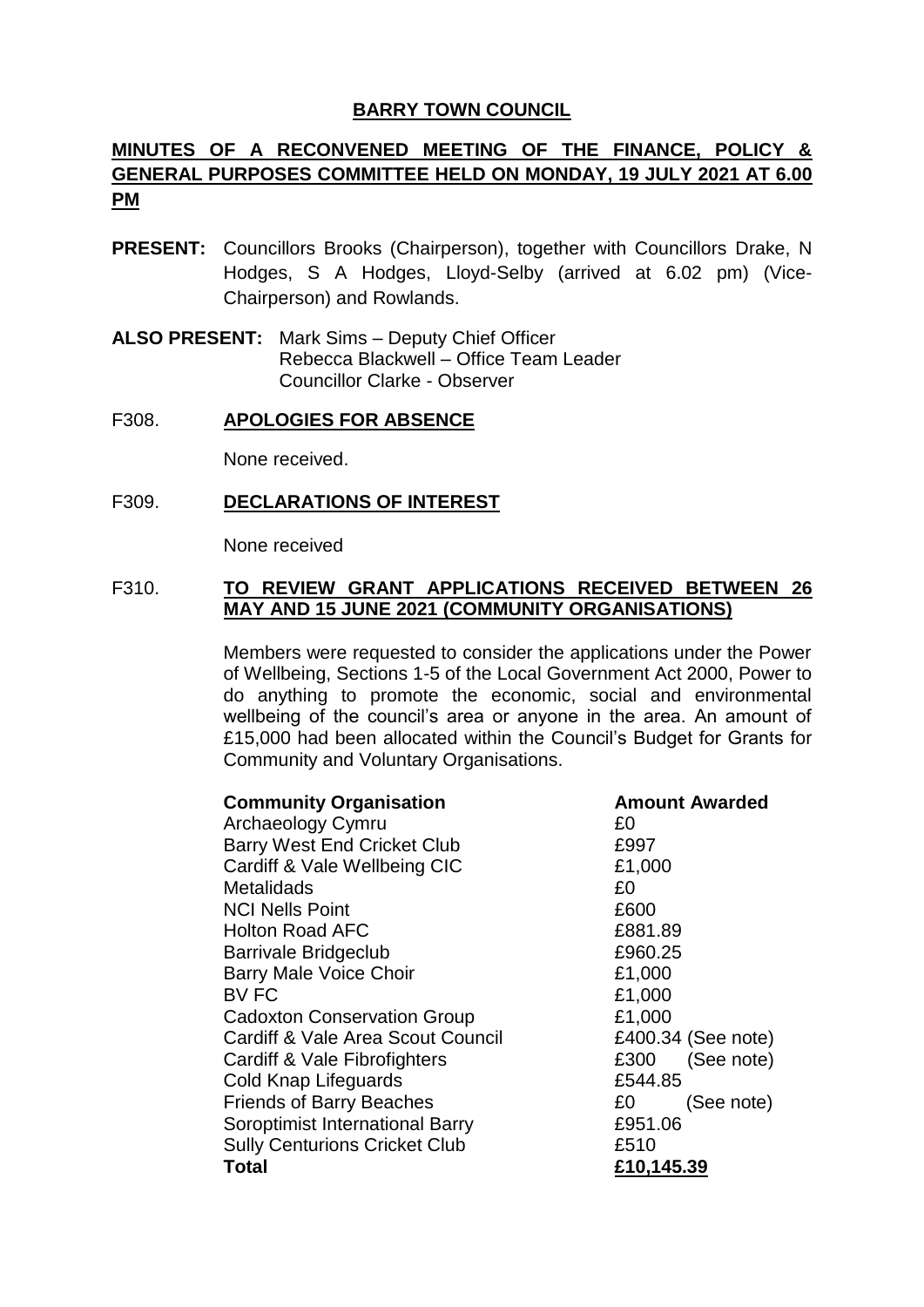Members discussed the applications above and resolved to award the amounts listed.

Members felt that the application made by Metalidads did not fit the Councils criteria for grant funding.

The Chair advised that the Council has a litter pick loan service and proposed that both Cardiff and Vale Area Scout Council and Friends of Barry Beaches could tap into the Council litter pick loan service. The Chair also suggested that the Committee could agree to fund the PPE that Cardiff and Vale Area Scout Council have applied for with the Council purchasing more litter pick equipment to enable to loan out to the groups. Members were in agreement.

Members agreed in principal the application from Cardiff and Vale Fibrofighters subject to more information be provided in relation to the costings of the entrance ramps as they felt the cost seemed a bit low for entrance ramps. Councillor Lloyd-Selby advised that the application states that they are portable ramps and suggested to agree to the funding subject to more information being received in relation to the cost of the portable ramps.

## **RESOLVED:**

- **1. That in accordance with the provisions of Power of Wellbeing, Sections 1-5 of the Local Government Act 2000; the above amounts be awarded as agreed by the Finance, Policy & General Purposes Committee on Monday 19 July 2021, noting that once all grants have been awarded the Covid-19 Recovery Fund (Community Grants) will be overspent by £526.66 with the balance coming from the Covid-19 Recovery Fund (Business Grants) thereby reducing their balance to £10,352.50 with a further £1,000 remaining in the Green Grants element.**
- **2. That the Council purchase more little picking equipment with a view to encourage Cardiff and Vale Area Scout Council and Friends of Barry Beaches to use the Councils Litter Pick Loan System.**

#### F311. **INTERNAL AUDIT REPORT 2020/21 (FINAL)**

Members were provided with the internal auditors' report (final) for 2020/21.

#### **RESOLVED:**

- **1. That the internal audit report (final update report) for 2020/21 be received and noted**
- **2. That Auditing Solutions Ltd be re-appointed as the internal auditor for 2021/22**